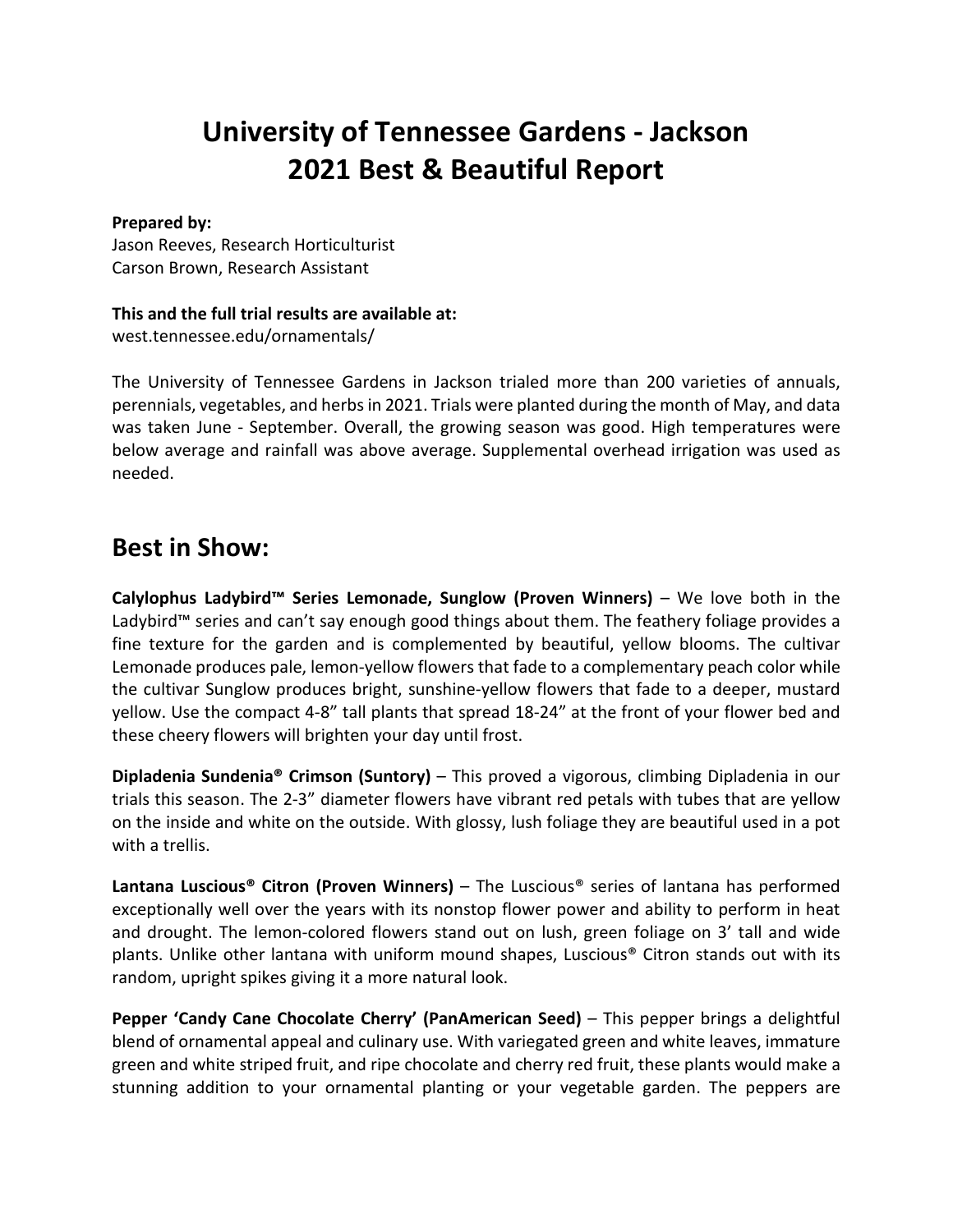perfectly crisp and deliciously sweet. The intriguing color would be beautiful used on a vegetable tray.

**Tomato 'Red Torch' (2019 All America Selections Winner)** – A flavorful, oblong tomato with beautiful, 1.5-2", bicolor fruit. The unique, skin coloration is just the cherry on the top for this high-producer of delicious fruit. The 7-8' indeterminate tomato also wins the prize of an AAS Winner for its resistance to high temperatures and harsh conditions. You can enjoy these tomatoes early in the season until late summer.

**Zinnia 'Profusion Red Yellow Bicolor' (2021 All America Selections Winner)** – These plants start the season with a profusion of vibrant, bicolor flowers with a red center and yellow outer petals. The bright 2" flowers impressed by fade to a mix of magenta, salmon, and soft golden petals adding variation and allure. Growing 8-14" tall and 12-18" wide, these plants make a statement at the front of a garden bed.

**Begonia Megawatt™ Pink Bronze Leaf Improved (PanAmerican Seed)** – Excellent performer making a bold statement in sun or shade. The large, glossy foliage is bronze-green with pink flowers in the shade and dark bronze with deep pink to almost red flowers in the sun. The plants are upright reaching from 18-24" tall and 12-18" wide.

**Helianthus Suncredible™ Saturn (Proven Winners)** – Helianthus Suncredible™ Yellow was one of our top picks in 2019 and 2020 and Saturn is just as outstanding. The bright yellow petals darken to bronze toward the center. The profusion of 3" flowers continue all summer on plants that reach 3' x 3'. Saturn will make a delightful addition to any sunny garden.

**Coleus ColorBlaze® El Brighto (Proven Winners)** – Indeed a bright coleus when grown in the sun. El Brighto's leave are works of art. No two leaves are colored up exactly the same. The main body of the leaves are a wide range of shades of red. From deep red to almost pink with random splashes of green and yellow mixed in. One consistency is, each leaf's frilly edges are trimmed in gold. Plants were vigorous reaching 30 – 36" tall. Note: plants grown in the shade were dull and not showy.

**Verbena EnduraScape™ Burgundy (Ball FloraPlant)** – Unlike most verbena in the trials, EnduraScape™ Burgundy did not take long breaks in flowering during hot periods nor did they require deadheading. The well branched plants were vigorous forming a dense carpet reaching 12" tall and spreading to 18" wide. Plants bounced back quickly after a rabbit found them tasty.

## **Top Performers:**

**Angelonia Sungelonia® Blue (Suntory)** – This Angelonia cultivar has an upright growth habit. This season the plants consistently produced elegant, flower spikes that were more of a purple color than blue. Their purple petals are beautifully contrasted with white centers. These plants proved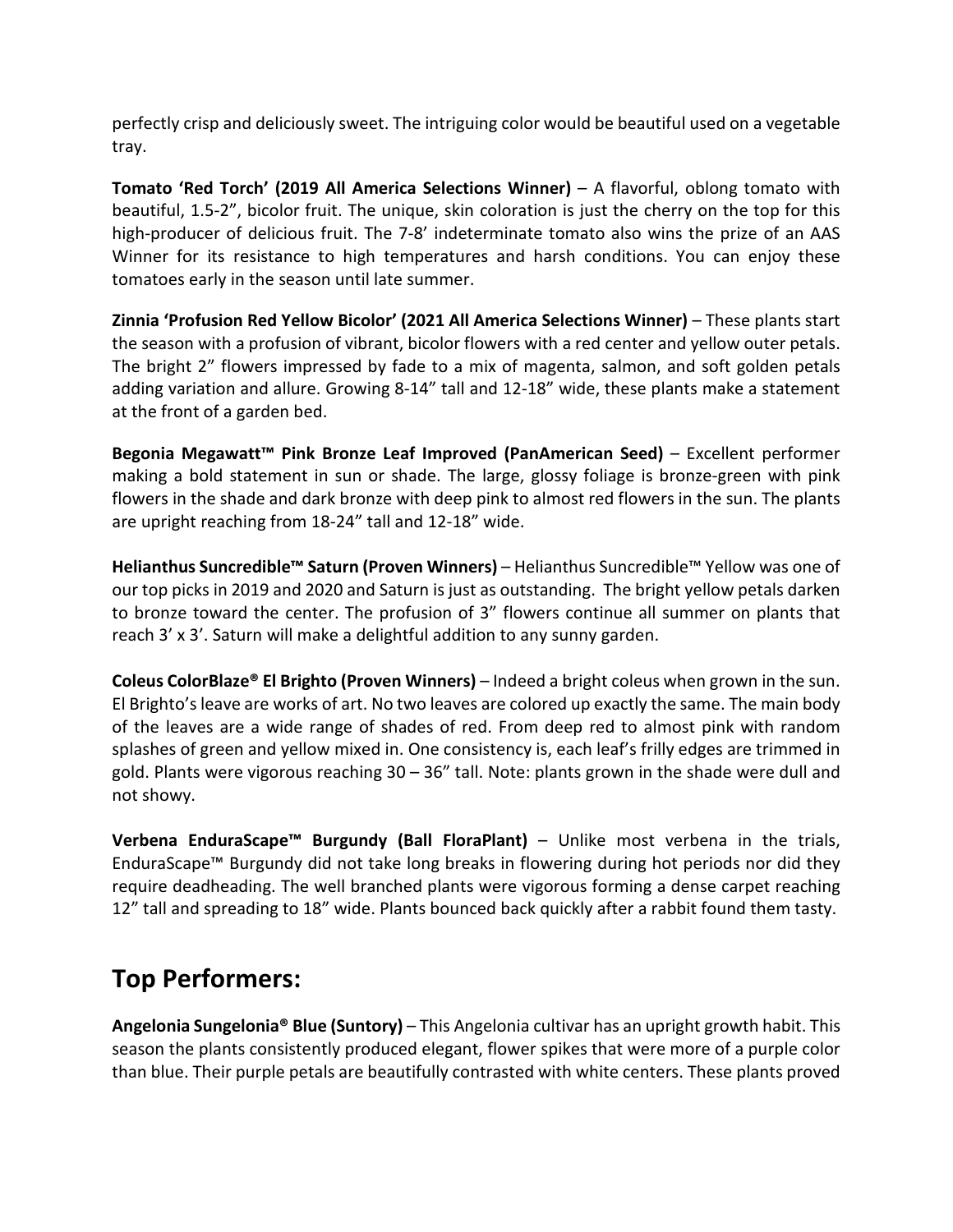heat and humidity tolerant, grew to 18" in height, and bloomed into the early fall after other Angelonias had finished for the season.

**Mandevilla Sun Parasol® Giant Crimson (Suntory)** – These flowers are nearly 5" wide and a deep, rich crimson produced on vigorous, disease-resistant climbers with lush, deep green foliage. Once they begin blooming in early summer, the elegant flowers will make a beautiful statement trained to a trellis or obelisk.

**Pepper 'Pot-a-peño' (PanAmerican Seed)** – As its name suggests, this jalapeño pepper reaching just 12-18" tall and wide is perfect when used in pots with its interesting cascading, bush shape. Each fruit is 3"-4" long, starting out deep green and turning a bright fire engine red and will add the perfect bit of spice to your recipes.

**Tomato 'Loki' (PanAmerican Seed)** – An indeterminate tomato reaching 6-7' if properly staked. Just as you can count on the Marvel Comics character, Loki, to cause mischief, you can also count on PanAmerican's tomato, Loki, to produce an abundance of red, medium-sized, slicing tomatoes, which are wonderful eaten raw on sandwiches and used in recipes.

**Ageratum Artist® Pearl and Artist® Blue (Proven Winners)** – Both Artist® Pearl and Artist® Blue were a delight in the gardens. They were covered with fuzzy button size blue or white flowers from early summer to frost. No deadheading was needed as new growth hid the old blooms. The compact mounding plants reached  $8 - 10$ " tall and  $12 - 18$ " wide and looked great as a border.

**Heliotropium Augusta® Lavender (Proven Winners)** – When we received this Heliotrope, we thought, "This will be a disappointment." Well, Augusta® Lavender proved us wrong. "Don't hate me because I'M BEAUTIFUL" is Proven Winner's tag line for it, and it is indeed beautiful. The lavender flowers were produced in abundance until frost on upright mounding plant. It did not skip a beat in our heat and humidity and worked great at the front of the border**.** It is always a joy to be surprised by the toughness of a plant in a genus that has not performed in the past. Augusta® Lavender takes the prize for that this year.

**Basil 'Everleaf Thai Towers' (PanAmerican Seed)** – This is an exceptional Thai basil that is slow to bolt and has a vibrant Thai flavor. A beautifully columnar plant with purple stems and densely packed, dark green leaves. The short internodes makes for a beautiful, tidy, towering plant that looks great in the ground as well as in container gardens that also has huge harvest potential.

**Verbena Superbena® Imperial Blue (Proven Winners)** – Like other Superbenas in the past, Imperial Blue is vigorous with great branching. The deep blue-purple flower clusters form large umbels and unlike most other verbenas in the trials, did not take long breaks in flowering during hot periods nor did they require deadheading. They formed a dense carpet reaching 12" tall and spreading to 18" wide and bounced back quickly after a rabbit found them tasty.

**Tomato 'Buffalosun' F1 (2020 All American Selection Winner)** – This high yielding tomato has the look of an heirloom, only better. Late blight resistant, it produced all summer long. The fruits were large yellow with red/orange flame coloration on the outside and a nicely marbled interior.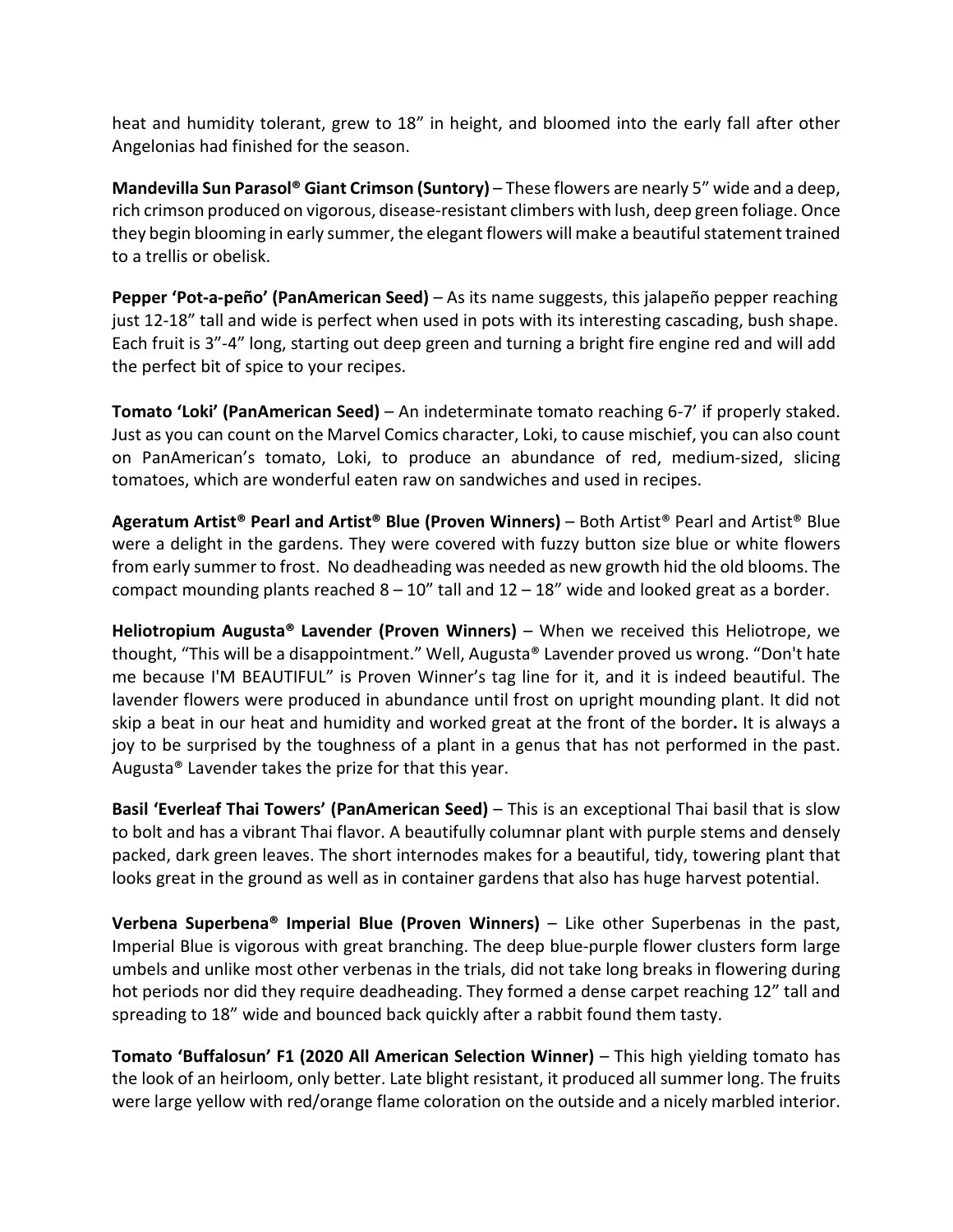It was not the most flavorful but made up for it with flesh that was firm and meaty with not a lot of seed and gel and held up well when cooked. There was less cracking as compared to most tomatoes their size. It is an indeterminate and reached the top of our cages at 6' and continued to grow.

**Coleus** '**Copperhead' (Ball FloraPlant)** – Ruffled coppery red leaves are edged in lime-yellow making the plants pop. They reached 3' tall by mid-September and went right to frost without flowering.

### **Consumer Favorites:**

**Coleus 'Spitfire' (Ball FloraPlant) –** One observer described this delightful coleus as an "interesting little blob." And it is just that with its pink, burgundy, and green foliage that droops in a mounding shape. It proved to be a low-maintenance plant, great when used in pots or edging in the garden.

**Echinacea Artisan™ Collection Red Ombre, Soft Orange F1 (Kieft Seed) –** These seed grown coneflowers were transplanted into the garden from a jumbo six pack in May of 2020 and took a bit of time to get started. However, once they were established, they were covered in flowers from August until frost their first year and put on another beautiful display of vibrant flowers in June and July of 2021.

**Pepper 'Just Sweet' (2019 All America Selections Winner)** – This pleasantly sweet pepper is a lobed, mini bell pepper of the brightest yellow produced in abundance by strong, bushy plants that do not require staking. These vigorous plants can reach up to 4' and will produce 2"-3" fruit 65-75 days from the time of transplanting. Every year since being awarded as an AAS Winner and before, this pepper has proven to be a favorite.

**Shallot Onion 'Crème Brulee' (2021 All America Selections Winner)** – This is the first echalion onion to win an AAS Winner designation, and rightly so, as it is a delicious citrus flavor when eaten raw and sweet without and aftertaste when caramelized. The onion is an oblong 3"-5" long and 2-2.5" wide and has beautiful, soft, pink, outer skin and light purple rings when sliced.

**Tomato 'Marzito' (PanAmerican Seed)** – A juicy favorite. In our beds this year, each plant produced an abundance of medium-sized cherry tomatoes with pale-yellow color and scrumptious flavor from late spring until late summer. This elongated, roma-like tomato is delicious when eaten straight from the vine or perfect used in recipes.

**Vinca Soiree® Double (Suntory)** – We fell in love all the Soiree Kawaii vinca in 2020 and can't say enough good things about them. They are like no other vinca we have grown and so is the Soiree® Doubles. The double blooms are so unique for a vinca. The Soiree Doubles come in White (which is really pale pink), Orchid and Pink. They looked great in containers as well as planted in the